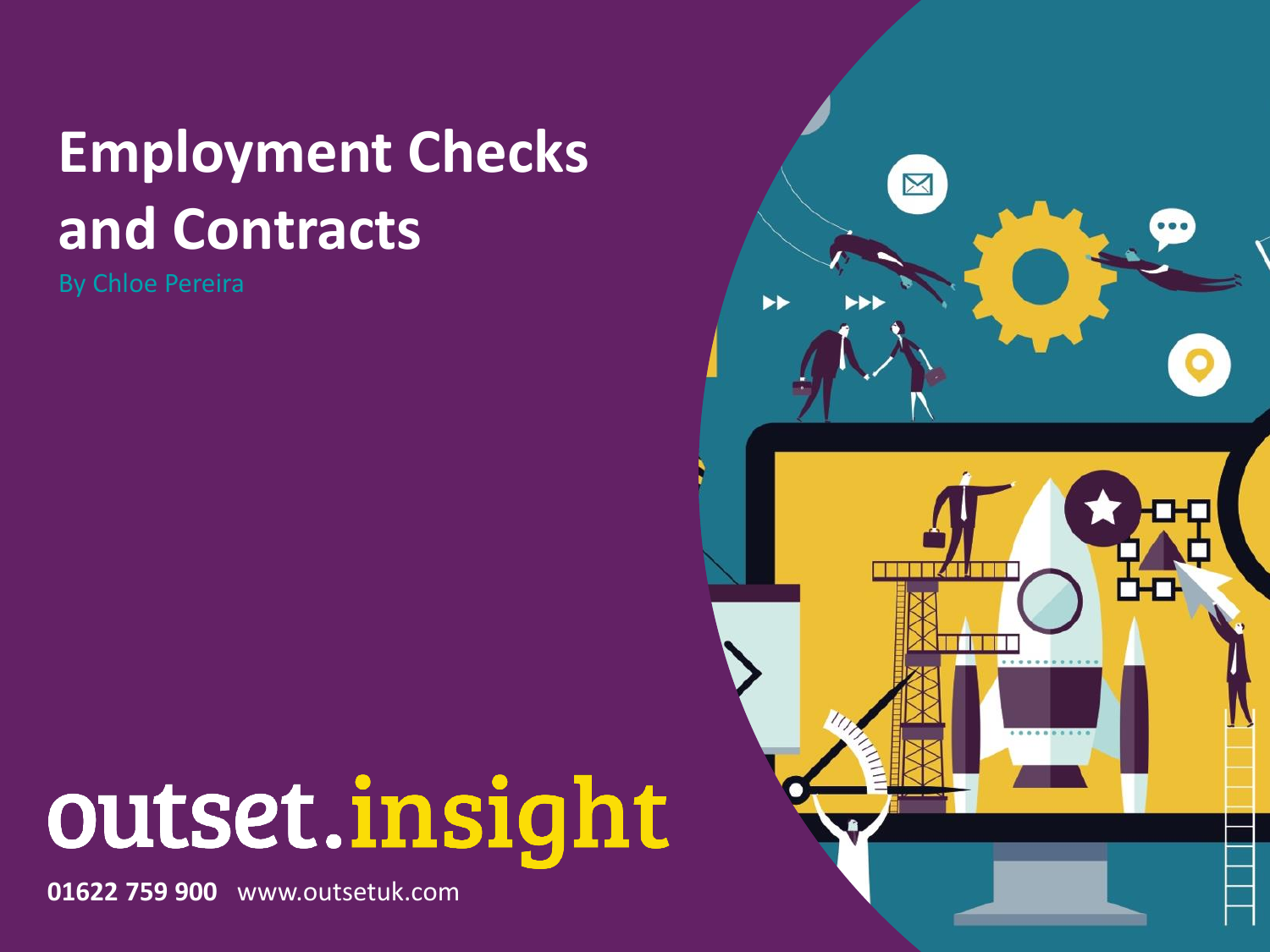Having been through a recruitment exercise (see Outset.insight [of Selection & Recruitment\), s](https://www.outsetuk.com/cms/document/Outset_insight___selection_and_recruitment__002_.pdf)elected the lucky candidate and offered them the role, what comes next?

#### **The Employment Contract**

The employment contract is a biggie. Some employers can be tempted to skimp, use an old template or search for one on Google, for example. I cannot emphasise enough how important and worthwhile it is to invest time and money at this stage – and I'm not just saying that out of self-interest.

Putting aside the fact that by law you are required to set out certain things governing an employee's employment in writing, there are a whole host of other items you will want to cover off if you want the best protection for your business.

#### **EXAMPLE**

What happens when your employee commits a heinous act of gross misconduct and you want to suspend them while you carry out your fair process… but you forgot to add that to the contract. Then you want to dismiss them without notice after following a fair process… but you forgot to add the right to do so into the contract. Or you want to make sure they stay at home during their notice period where they can't do any damage to your business but also can't work for anyone else…forgot that one too?

The list of areas where you could find yourself in a tricky position later down the line is long. It's worth investing time and money in having a specialist prepare a contract for you, because they already know what the pitfalls are and how to avoid (or at least minimise) them.

outset.ins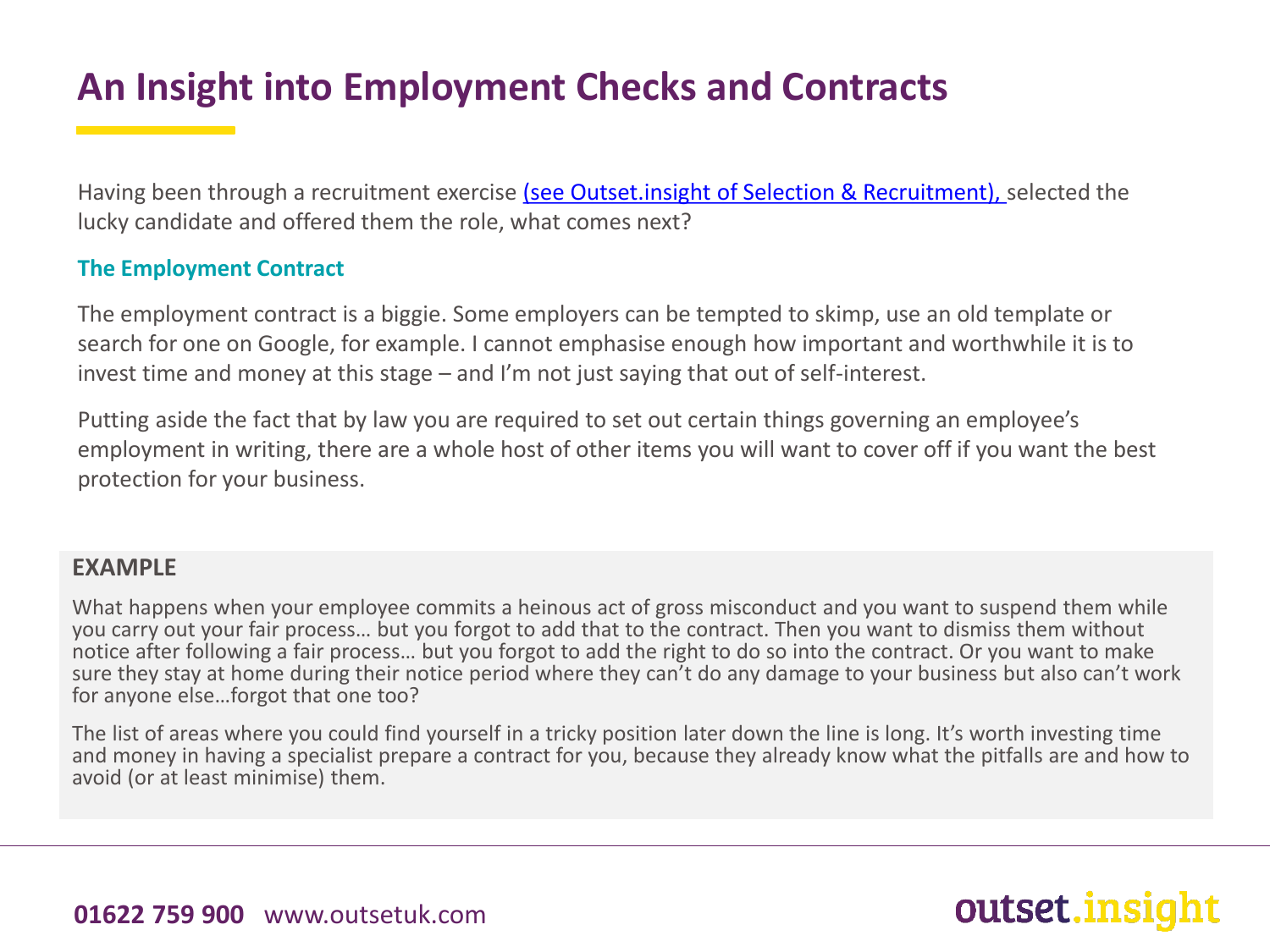#### **References**

It's important that the offer of employment you make is subject to the receipt of satisfactory references. If you do receive a poor reference it makes it easier to dismiss/terminate/withdraw the offer if you've made it conditional on references in the first place, especially to do so without notice.

Contrary to popular belief, employers are under no obligation to provide a reference, so some individuals may struggle to obtain references through no fault of their own. Most employers however will at least provide a factual reference which confirms dates of employment and usually the last position held.



## outset.insight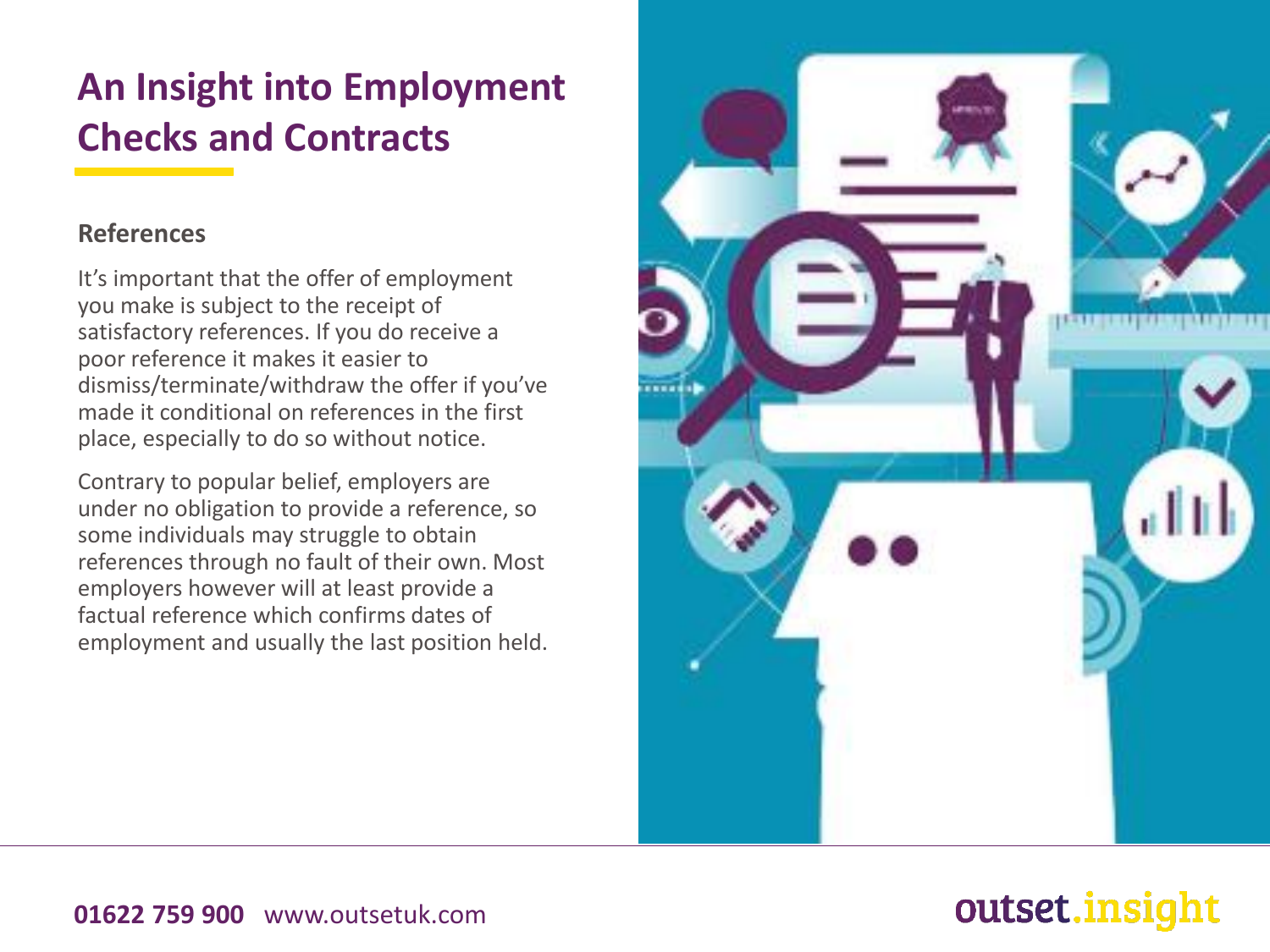#### **Right to Work Checks**

Regardless of whether you think/know a new recruit is a British/EU citizen, every employer is under a duty to help prevent illegal working and that translates into carrying out right to work checks before an individual starts employment. This means that if it hasn't been covered off already, the first thing your new employee must do when they walk through the door on day 1 is to show you their passport and any other documents proving their right to work in the UK (such as a separate Biometric Residence Permit (BRP) or a visa found within the passport itself). You will then need to take copies of the documents and sign and date those copies as evidence of when the right to work check was undertaken. These must then be stored in an unalterable format and kept in a secure place.

The system for employing migrant workers is complex, and in many cases involves a company going through a detailed application process to become a registered sponsor with the Home Office. Only once you have a sponsor licence are you able to sponsor a non-EU worker so that they can obtain a visa, and then only if they, and the role itself, meet certain conditions (again involving a complex application process). There are certain categories of migrant workers who don't need to be sponsored by the company they work for, for example a dependent spouse of a migrant who has a Tier 2 dependant's visa, allowing them to work. You must check the visa stamp and/or BRP card carefully and take specialist advice if you're unsure of anything.

There are a stricter set of checks which applies to those employees who have a visa granting them permission to work. It's important that you know the difference, carry out the correct checks and keep the right records. Failing to do so can result in criminal and/or civil penalties (see below).

**If you fail to carry out checks for all individuals, and only ask for ID for those you think are non-EU citizens, you could face claims of discrimination.**

outset.insi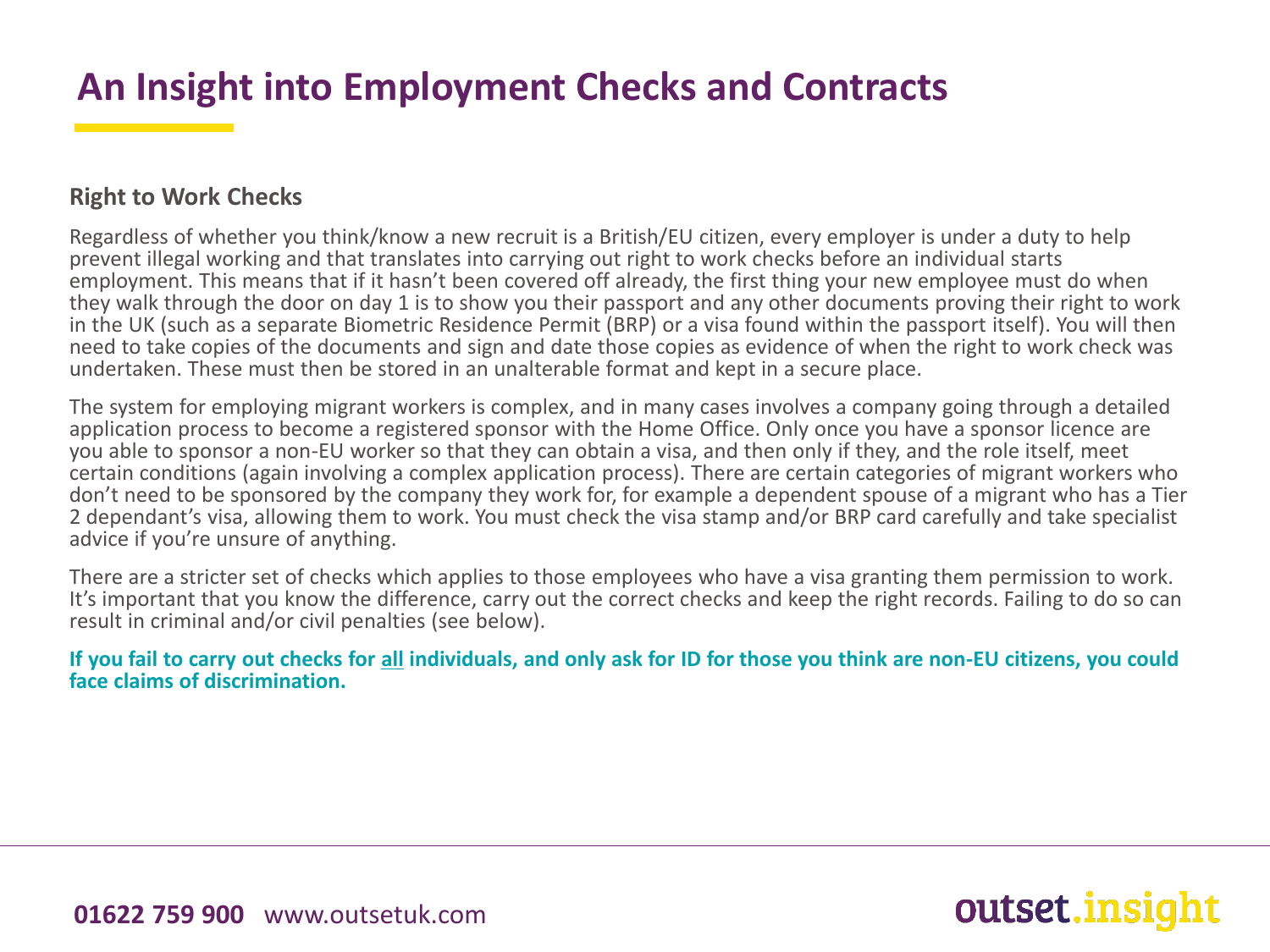#### **Other checks**

- **Medical** you can ask employees to complete a medical questionnaire, or even undergo a medical examination, but this should be exercised with discretion. Think about whether it's really necessary for the role. If you do need to ask questions, limit them to what is absolutely relevant to the tasks to be carried out. For example, if the role involves heavy lifting, it would be reasonable to ask about back problems. It will then be important to consider the results carefully before taking any action, if appropriate, to avoid claims of disability discrimination.
- **Criminal** the right to carry out a criminal records check is limited, and will only be appropriate (or even possible) for certain roles. For example, work which involves children or vulnerable adults.
- **Qualifications** does your new employee need certain qualifications or accreditations in order to carry out their role? Make sure you see proof of and verify these.
- **Existing obligations**  check whether your chosen candidate is subject to any existing contractual obligations which might prevent them from dealing with certain clients (non-deal/solicit) or even working for you for a certain time (non-compete). Include wording in the employment contract whereby the individual gives you a warranty that they are not in breach of any existing obligations by starting their employment with you. This will help to provide you with some protection if, for example, you are accused of inducing them to breach their contract.
- **Internet research**  given the social media age we live in plenty of people lead an active online life. This has given rise to a growing trend of recruiters seeing what they can find out online about a potential employee. This can be a double edged sword so think carefully before carrying out such research in the first place, but also what sort of action you can take if you do discover something you're not too impressed with.

outset.insic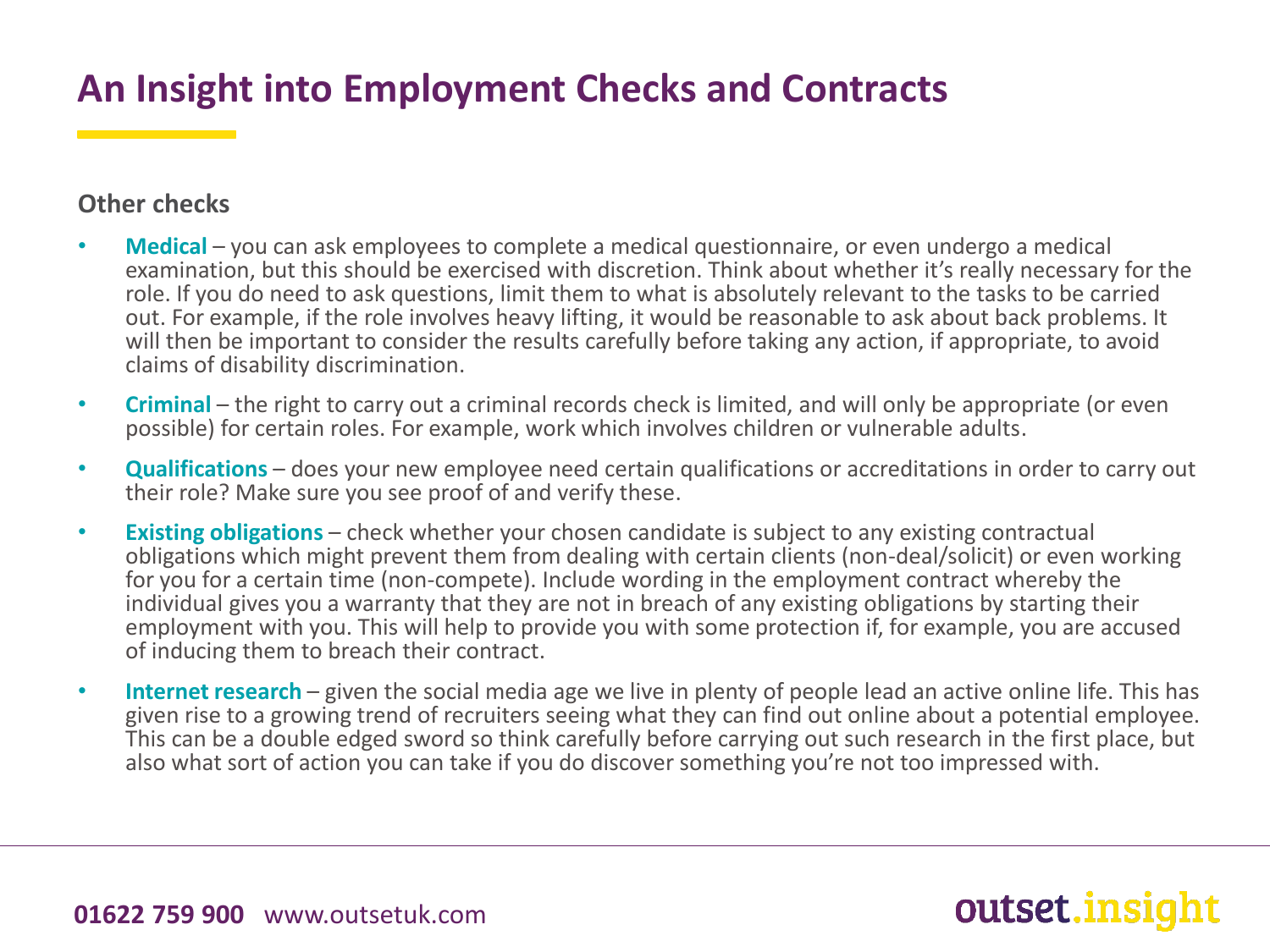#### **Handbook**

• As well as the contract, make sure you issue your new employee with a copy of the staff handbook and that they provide you with a signed and dated acknowledgment that they have received and read it. Of course no one wants to think negatively at the start of a relationship, but sadly employment claims can come along and setting good foundations at the start can make a huge difference if the worst happens later on.

#### **Induction**

There will be lots of things to introduce your new employee to but along with their desk, colleagues and your IT system, make sure you've covered off the "legal" stuff too. Health and safety, fire evacuation procedures and key employment policies and procedures. Consider whether there is any training they need to be enrolled on, such as equal opportunities.



## outset.insight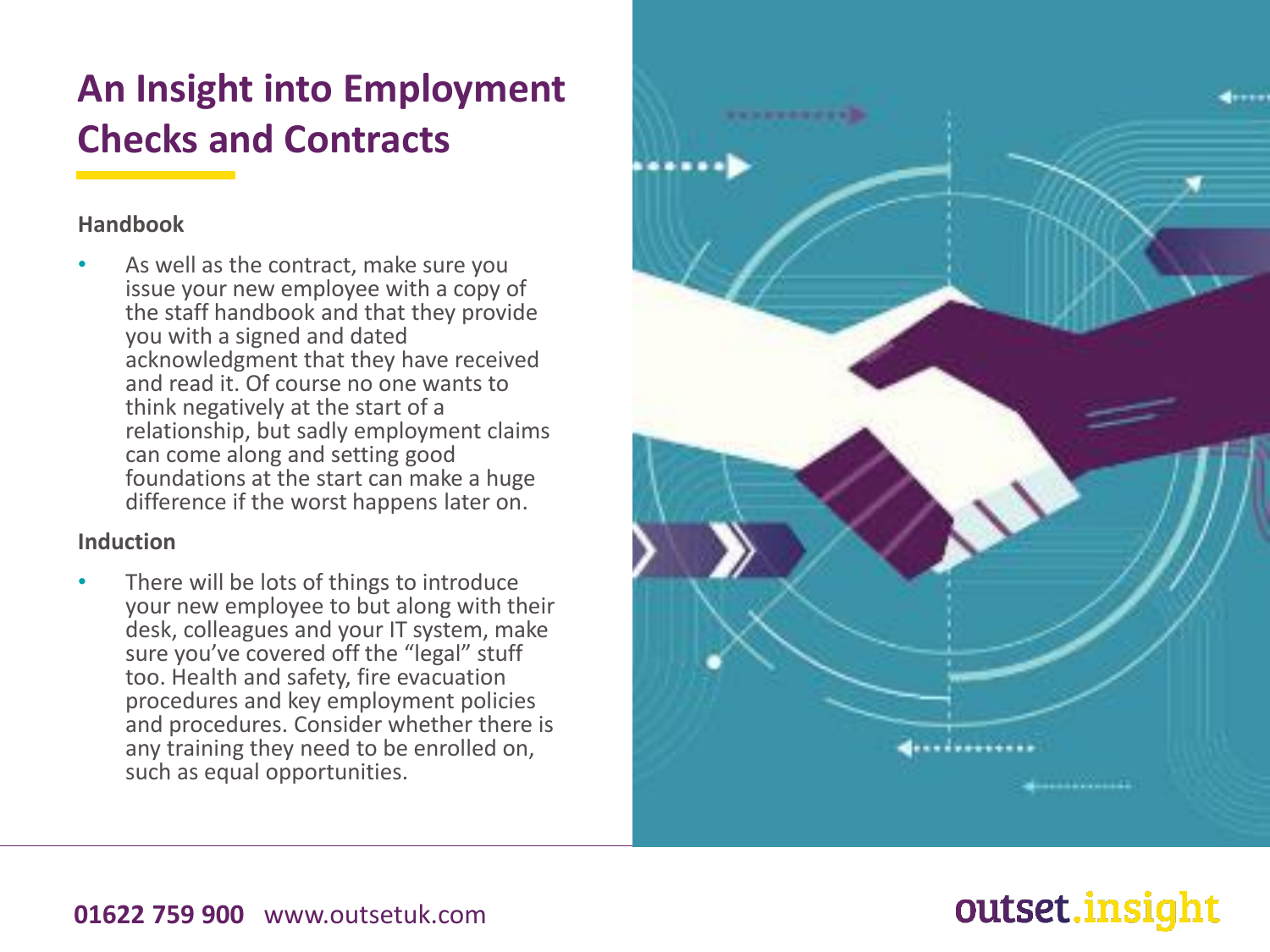#### **The Consequences**

Failing to carry out right work to checks can result in harsh penalties. The Home Office could carry out a surprise spot check at any time (whether you are a sponsor or not) which can be a random check or one initiated because of information supplied to the Home Office from parties unknown! If it turns out you have workers who are not entitled to work in the UK and you're unable to satisfy them that you have carried out appropriate checks and have the correct records, you could be facing civil penalties. A civil penalty of up to £20,000 in respect of each illegal worker could be imposed.

Knowingly employing an illegal worker is a criminal offence and attracts a sanction of up to two years' imprisonment and/or an unlimited fine. Nothing can excuse you from this defence and "knowingly" basically extends to "you should have known". It's always advisable therefore to carry out diligent right to work checks rather than treating it as a tick box exercise.

The other items discussed above can have wide ranging consequences including breach of contract issues and discrimination claims. Having excellent documents, procedures and a paper trail along the way demonstrating that your employee received documents and attended training sessions are key in placing you in the best position possible should you find yourself in the unenviable position of defending a claim, or dealing with a sticky situation with an employee.

outset.ins